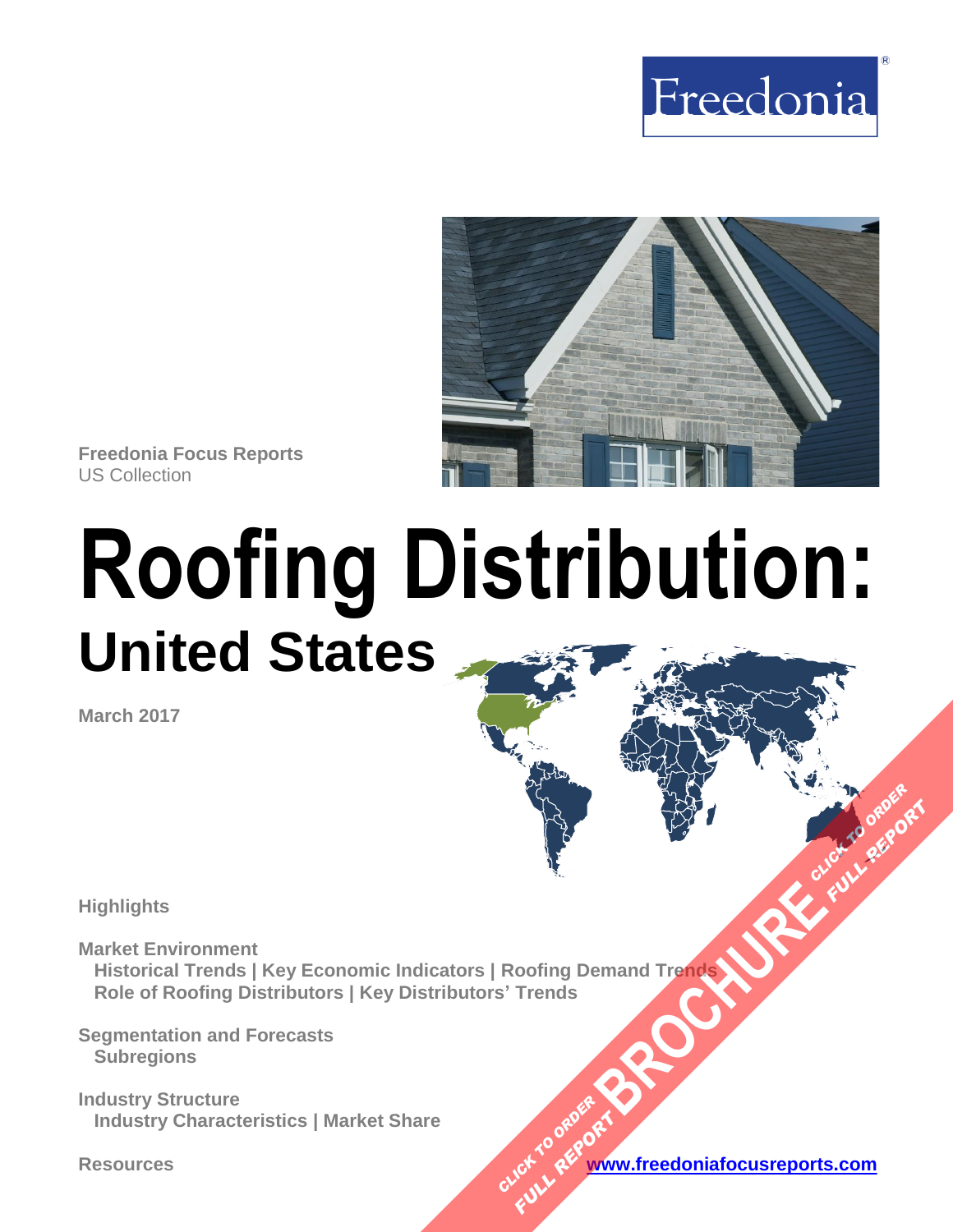# **TABLE OF CONTENTS**

| 1. Highlights                               | $\overline{\mathbf{3}}$ |
|---------------------------------------------|-------------------------|
| 2. Market Environment                       | 5                       |
| <b>Historical Trends</b>                    | 5                       |
| Key Economic Indicators                     | $6\,$                   |
| <b>Roofing Demand Trends</b>                | $\overline{7}$          |
| Role of Roofing Distributors                | 9                       |
| Key Distributors' Trends                    | 10                      |
| 3. Segmentation & Forecasts                 | 11                      |
| Subregions                                  | 11                      |
| New England                                 | 12                      |
| Middle Atlantic                             | 13                      |
| <b>East North Central</b>                   | 14                      |
| <b>West North Central</b>                   | 15                      |
| South Atlantic                              | 15                      |
| <b>East South Central</b>                   | 17                      |
| <b>West South Central</b>                   | 17                      |
| Mountain                                    | 18                      |
| Pacific                                     | 19                      |
| 4. Industry Structure                       | 22                      |
| <b>Industry Characteristics</b>             | 22                      |
| <b>Market Share</b>                         | 23                      |
| <b>ABC Supply</b>                           | 24                      |
| <b>Beacon Roofing Supply</b>                | 24                      |
| <b>Allied Building Products Corporation</b> | 25                      |
| 5. About This Report                        | 26                      |
| Scope & Method                              | 26                      |
| Sources                                     | 27                      |
| <b>Industry Codes</b>                       | 27                      |
| Resources                                   | 28                      |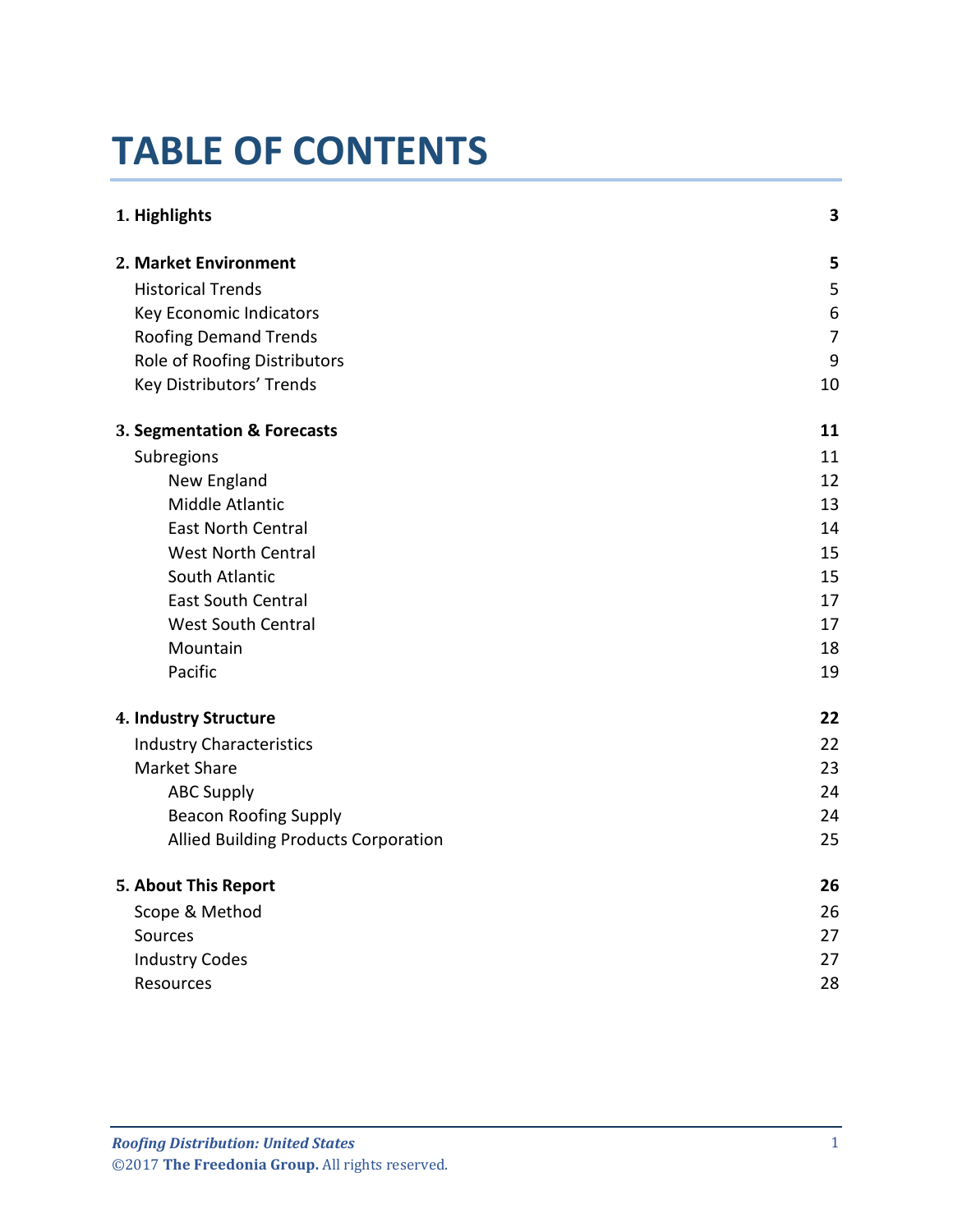# **LIST OF TABLES & FIGURES**

| Figure 1   Key Trends in US Roofing Distributors' Sales                                           | 4  |
|---------------------------------------------------------------------------------------------------|----|
| Figure 2   US Roofing Distribution Sales Trends, 2006-2016                                        | 5  |
| Table 1   Key Indicators for US Roofing Distribution Demand; 2006, 2011, 2016, 2021<br>(US\$ bil) | 6  |
| Table 2   US Roofing Demand Trends by Construction Segment; 2006, 2011, 2016,<br>2021             | 7  |
| Figure 3   US Roofing Distribution Sales by Subregion; 2006, 2011, 2016, 2021 (US\$)<br>mil)      | 11 |
| Table 3   US Roofing Distribution Sales by Subregion; 2006, 2011, 2016, 2021 (US\$<br>mil)        | 11 |
| Figure 4   US Roofing Distribution Sales by Subregion Share (%)                                   | 20 |
| Figure 5   US Roofing Distribution Market Share by Company, 2016                                  | 23 |
| Table 4   Industry Codes Related to Roofing Distribution                                          | 27 |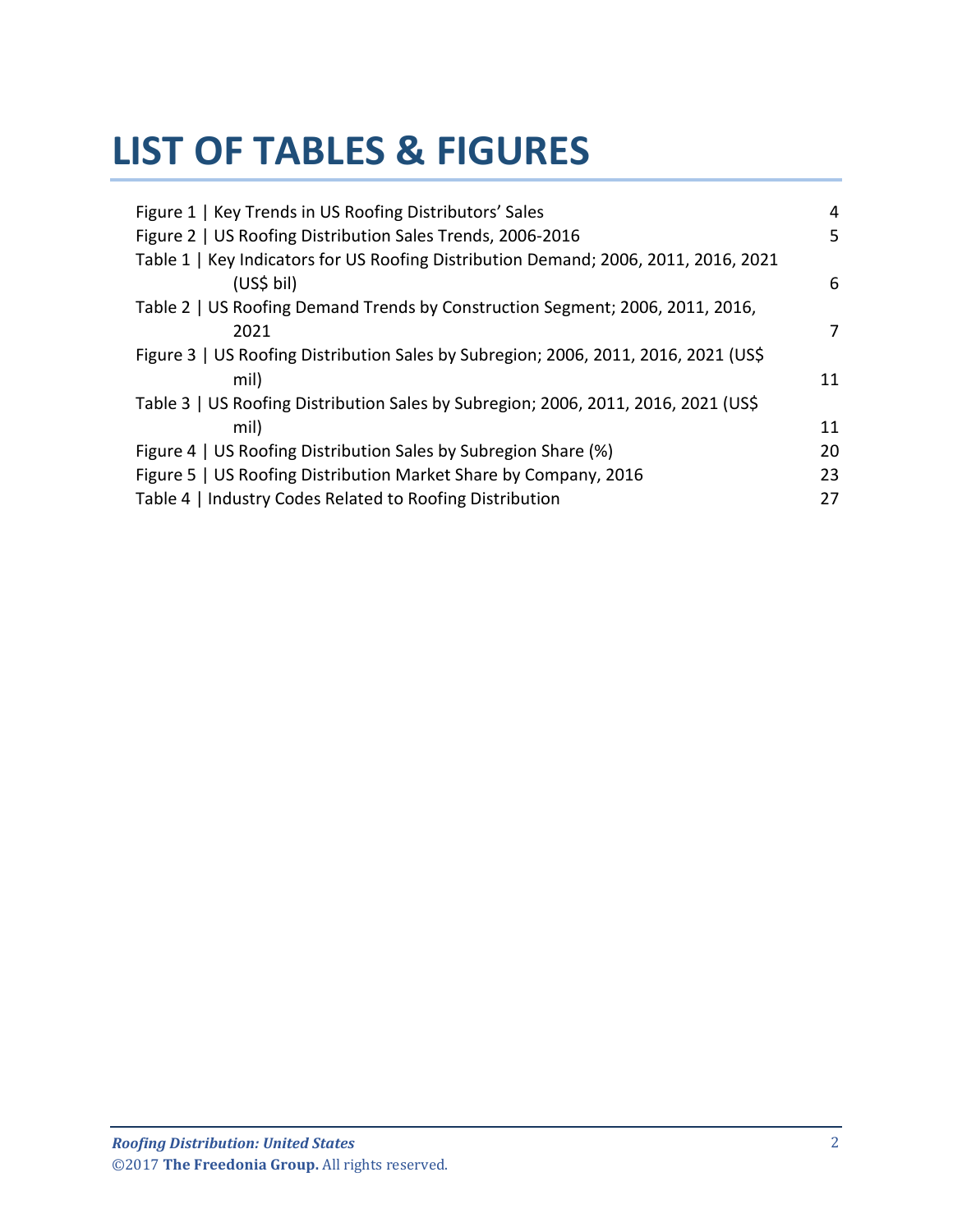# <span id="page-3-0"></span>**ABOUT THIS REPORT**

# <span id="page-3-1"></span>**Scope & Method**

This report forecasts US roofing distribution sales at the distributors' level to 2021. Total sales are segmented by subregion in terms of:

- New England
- Middle Atlantic
- East North Central
- West North Central
- South Atlantic
- East South Central
- West South Central
- Mountain
- Pacific.

For the purposes of this report, "roofing distributors" refer to companies that purchase roofing from manufacturers and resell it to contractors and end users. "End user level sales" refer to sales to the firms that install roofing on residences and commercial structures. "Direct sales" refer to those companies that purchase roofing directly from the manufacturer and then install roofing without reselling it to a distributor, contractor, or other end user.

To illustrate historical trends, total sales are provided in an annual series from 2006 to 2016; the various segments are reported at five-year intervals for 2006, 2011, and 2016.

This report quantifies trends in various measures of growth and volatility. Growth (or decline) expressed as an average annual growth rate (AAGR) is the least squares growth rate, which takes into account all available datapoints over a period. The volatility of datapoints around a least squares growth trend over time is expressed via the coefficient of determination, or r<sup>2</sup>. The most stable data series relative to the trend carries an r<sup>2</sup> value of 1.0; the most volatile – 0.0. Growth calculated as a compound annual growth rate (CAGR) employs, by definition, only the first and last datapoints over a period. The CAGR is used to describe forecast growth, defined as the expected trend beginning in the base year and ending in the forecast year. Readers are encouraged to consider historical volatility when assessing particular annual values along the forecast trend, including in the forecast year.

Key macroeconomic indicators are also provided with quantified trends. Other various topics, including profiles of pertinent leading suppliers, are covered in this report. A full outline of report items by page is available in the Table of Contents.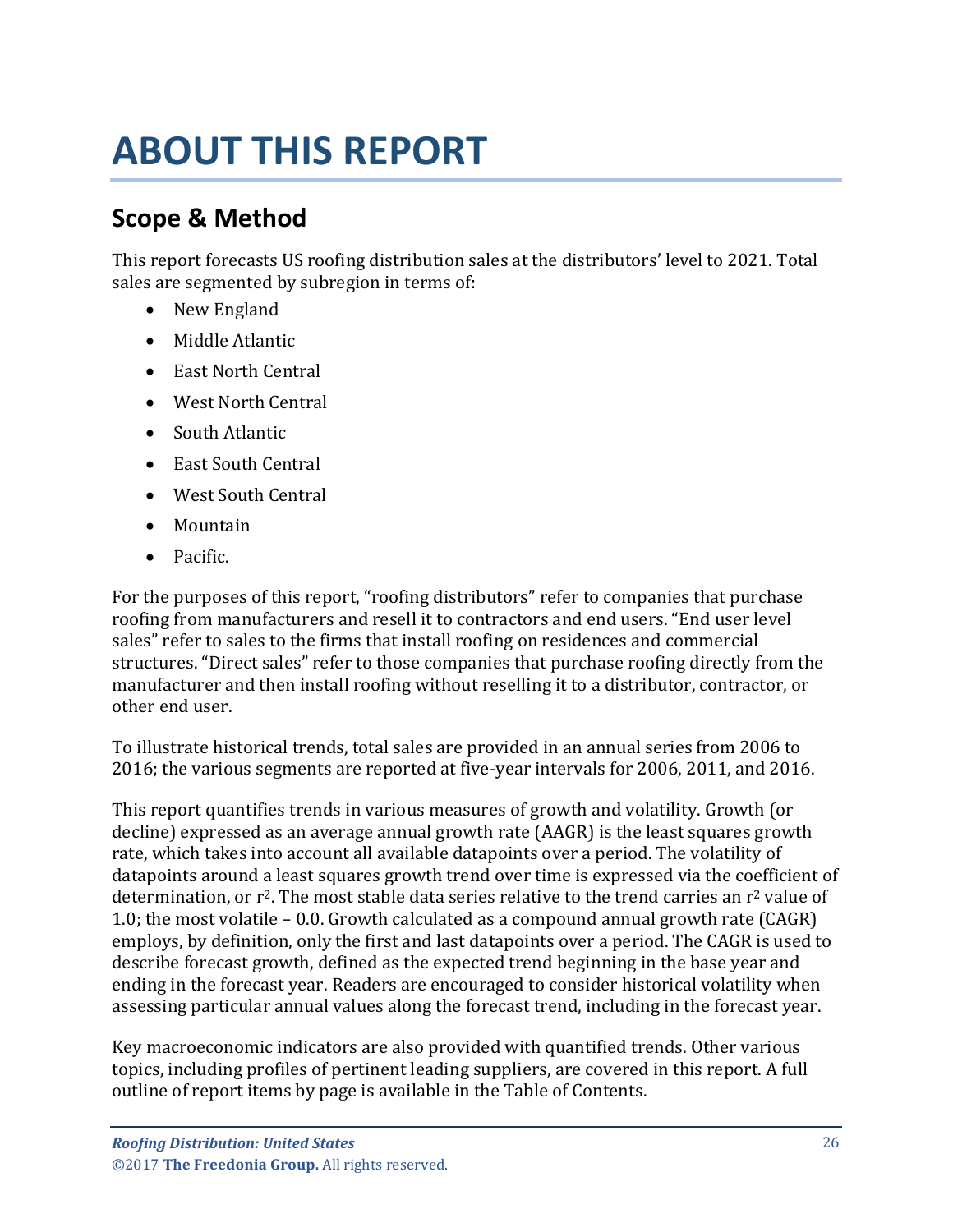## <span id="page-4-0"></span>**Sources**

*Roofing Distribution: United States* (FF60095) is based on *[Roofing Distribution in the US,](http://www.freedoniagroup.com/DocumentDetails.aspx?ReferrerId=FL-FOCUS&studyid=3497)* a comprehensive industry study published by The Freedonia Group. Reported findings represent the synthesis and analysis of data from various primary, secondary, macroeconomic, and demographic sources including:

- firms participating in the industry, and their suppliers and customers
- government/public agencies
- national, regional, and international non-governmental organizations
- trade associations and their publications
- the business and trade press
- indicator forecasts by The Freedonia Group
- the findings of other reports and studies by The Freedonia Group.

Specific sources and additional resources are listed in the Resources section of this publication for reference and to facilitate further research.

# <span id="page-4-1"></span>**Industry Codes**

<span id="page-4-2"></span>

| Table 4   Industry Codes Related to Roofing Distribution |                                                                                        |            |                                           |  |
|----------------------------------------------------------|----------------------------------------------------------------------------------------|------------|-------------------------------------------|--|
| <b>NAICS/SCIAN 2007</b>                                  |                                                                                        | <b>SIC</b> |                                           |  |
|                                                          | <b>North American Industry Classification System</b><br><b>Standard Industry Codes</b> |            |                                           |  |
|                                                          |                                                                                        |            |                                           |  |
| 238160                                                   | <b>Roofing Contractors</b>                                                             | 1761       | Roofing, Siding, and Sheet Metal Work     |  |
| 324122                                                   | Asphalt Shingle and Coating Materials Mfg                                              | 2952       | Asphalt Felts and Coatings                |  |
| 326299                                                   | All Other Rubber Product Mfg                                                           | 3069       | Fabricated Rubber Products, NEC           |  |
| 327123                                                   | Other Structural Clay Product Mfg                                                      | 3259       | Structural Clay Products, NEC             |  |
| 327390                                                   | Other Concrete Product Mfg                                                             | 3272       | Concrete Products, Except Block and Brick |  |
| 332322                                                   | Sheet Metal Work Mfg                                                                   | 3444       | Sheet Metal Work                          |  |
| 423330                                                   | Roofing, Siding, and Insulation Material<br><b>Merchant Wholesalers</b>                | 5033       | Roofing, Siding, and Insulation Materials |  |
| 444190                                                   | <b>Other Building Material Dealers</b>                                                 | 5039       | <b>Construction Materials, NEC</b>        |  |

Source: US Census Bureau

# **Copyright & Licensing**

The full report is protected by copyright laws of the United States of America and international treaties. The entire contents of the publication are copyrighted by The Freedonia Group.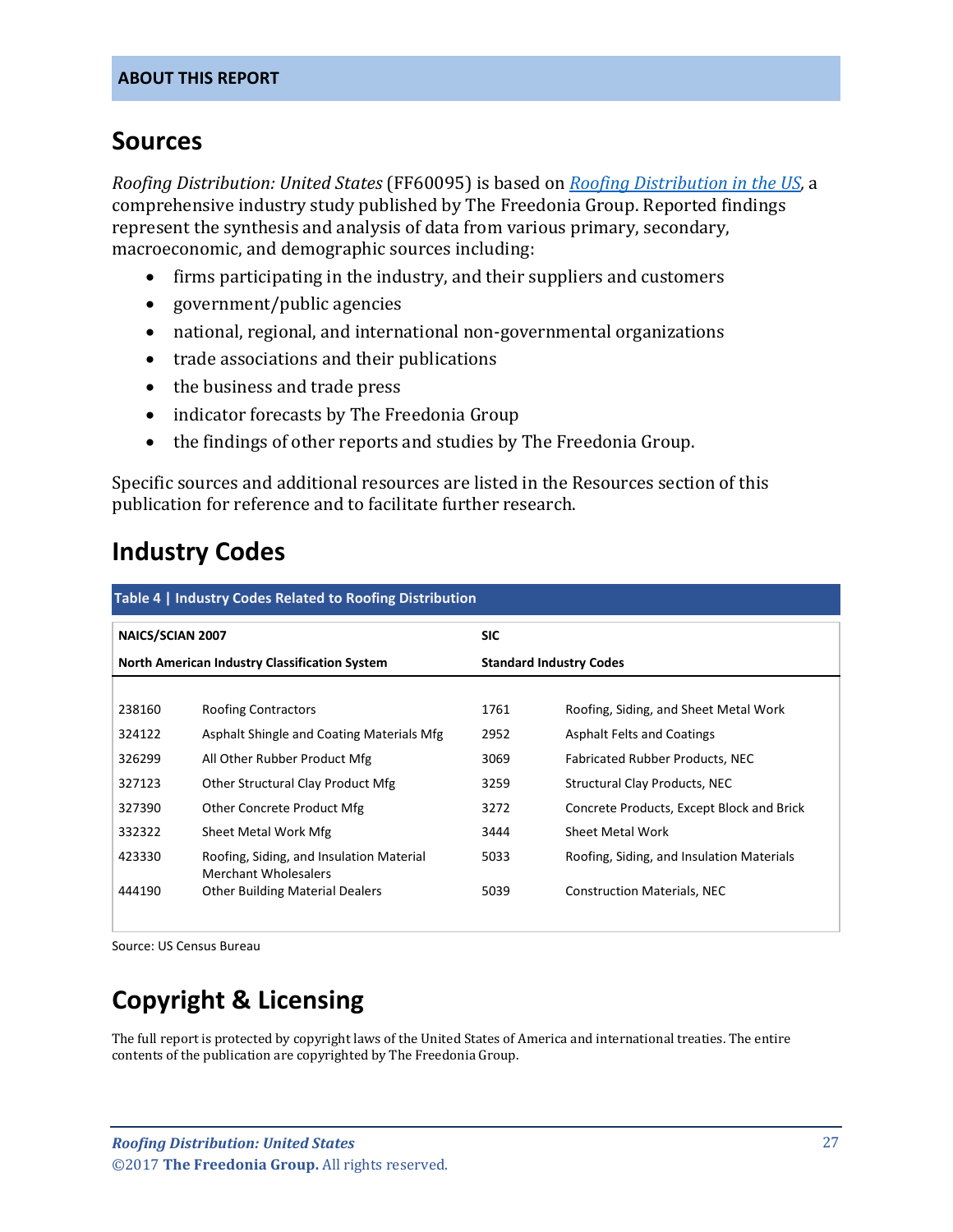## <span id="page-5-0"></span>**Resources**

#### **The Freedonia Group**

#### **[Freedonia Industry Studies](http://www.freedoniagroup.com/Home.aspx?ReferrerId=FL-Focus)**

 *[Molding & Trim in the US,](http://www.freedoniagroup.com/DocumentDetails.aspx?ReferrerId=FL-FOCUS&studyid=3474)* November 2016  *[Roofing Underlay Market in the US,](http://www.freedoniagroup.com/DocumentDetails.aspx?ReferrerId=FL-FOCUS&studyid=3473)* November 2016  *[World Drywall & Building Plaster,](http://www.freedoniagroup.com/DocumentDetails.aspx?ReferrerId=FL-FOCUS&studyid=3464)* October 2016  *[Commercial Roofing,](http://www.freedoniagroup.com/DocumentDetails.aspx?ReferrerId=FL-FOCUS&studyid=3452)* September 2016  *[Fencing,](http://www.freedoniagroup.com/DocumentDetails.aspx?ReferrerId=FL-FOCUS&studyid=3453)* September 2016  *[Commercial Windows & Doors,](http://www.freedoniagroup.com/DocumentDetails.aspx?ReferrerId=FL-FOCUS&studyid=3441)* August 2016  *[Residential Roofing,](http://www.freedoniagroup.com/DocumentDetails.aspx?ReferrerId=FL-FOCUS&studyid=3436)* August 2016  *[Residential Windows & Doors,](http://www.freedoniagroup.com/DocumentDetails.aspx?ReferrerId=FL-FOCUS&studyid=3427)* July 2016  *[World Insulation](http://www.freedoniagroup.com/DocumentDetails.aspx?ReferrerId=FL-FOCUS&studyid=3435) ,* July 2016  *[World Roofing,](http://www.freedoniagroup.com/DocumentDetails.aspx?ReferrerId=FL-FOCUS&studyid=3399)* May 2016  *[Siding,](http://www.freedoniagroup.com/DocumentDetails.aspx?ReferrerId=FL-FOCUS&studyid=3374)* January 2016  *[World Asphalt \(Bitumen\),](http://www.freedoniagroup.com/DocumentDetails.aspx?ReferrerId=FL-FOCUS&studyid=3351)* November 2015 *[Insulation](http://www.freedoniagroup.com/DocumentDetails.aspx?ReferrerId=FL-FOCUS&studyid=3332)*, September 2015 **[Freedonia Focus Reports](https://www.freedoniafocusreports.com/)**  *[Asphalt: United States](https://www.freedoniafocusreports.com/Asphalt-United-States-9285698/) [Commercial Roofing: United States](https://www.freedoniafocusreports.com/Commercial-Roofing-United-States-10423158/)  [Construction: United States](https://www.freedoniafocusreports.com/Construction-United-States-10100451/) [Housing: United States](https://www.freedoniafocusreports.com/Housing-United-States-10100445/) [Insulation: United States](https://www.freedoniafocusreports.com/Insulation-United-States-10288521/) [Nonresidential Building Construction: United States](https://www.freedoniafocusreports.com/Nonresidential-Building-Construction-United-States-10100448/) [Prefabricated Housing: United States](https://www.freedoniafocusreports.com/Prefabricated-Housing-United-States-10632024/) [Residential Roofing: United States](https://www.freedoniafocusreports.com/Residential-Roofing-United-States-10288527/)  [Roofing: United States](https://www.freedoniafocusreports.com/Roofing-United-States-10157819/) Siding: [United States](https://www.freedoniafocusreports.com/Siding-United-States-9968681/) [World Asphalt \(Bitumen\)](https://www.freedoniafocusreports.com/World-Asphalt-Bitumen-9598786/) [World Prefabricated Housing](https://www.freedoniafocusreports.com/World-Prefabricated-Housing-9968720/) [World Roofing](https://www.freedoniafocusreports.com/World-Roofing-10100496/) [World Siding](https://www.freedoniafocusreports.com/World-Siding-9402458/)* **[Freedonia Custom Research](http://www.freedoniagroup.com/CustomResearch.aspx?ReferrerId=FL-Focus)**

### **Trade Publications**

*Builder Engineering News -Record The Journal of Light Construction Qualified Remodeler*